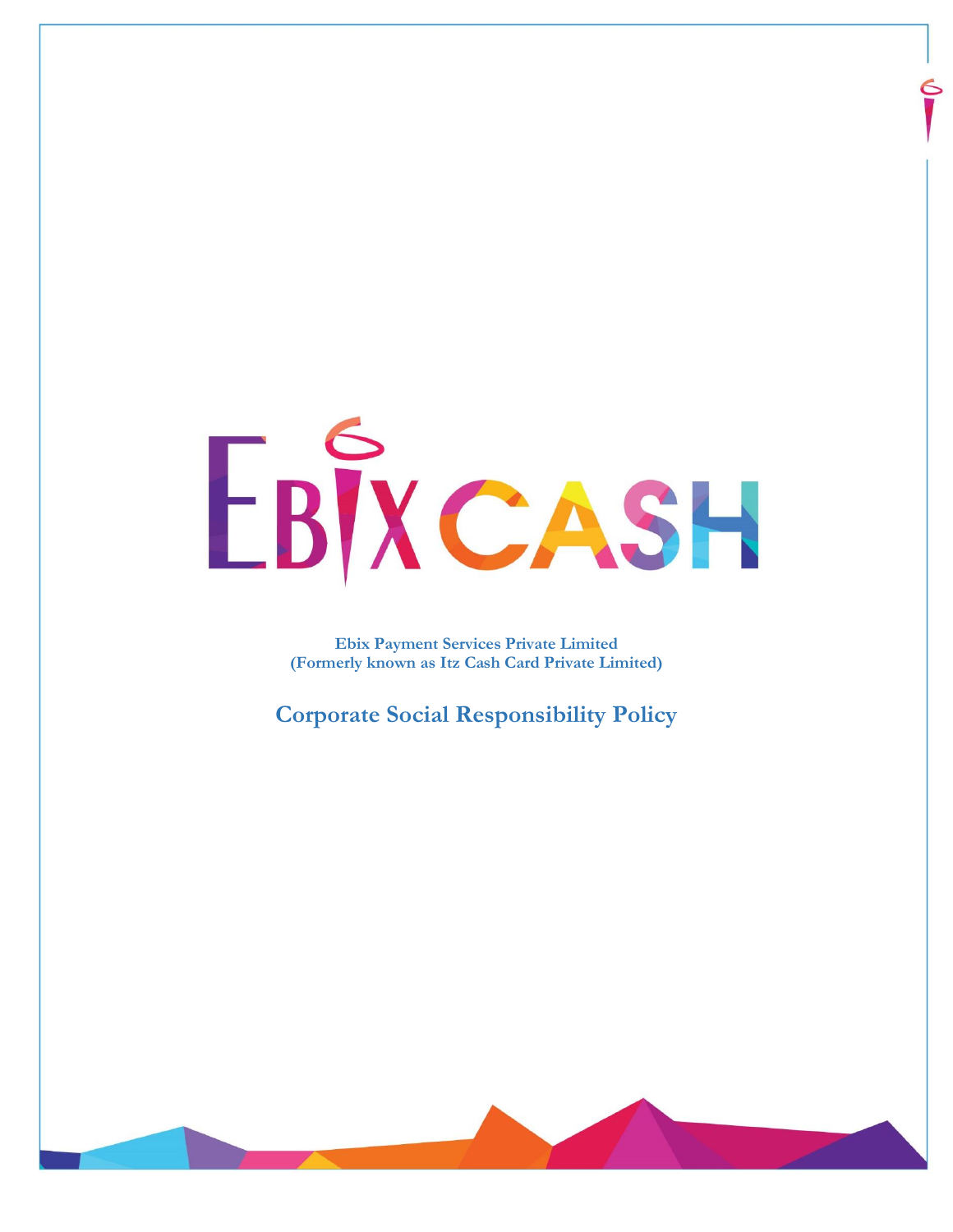#### **BACKGROUND:**

**Corporate Social Responsibility ("CSR")** is a concept whereby corporate entities integrate social and environmental concerns in their business operations and in their interaction with their stakeholders on a voluntary basis. It is a very well known fact that a corporate entity cannot exist in isolation. A business enterprise cannot be oblivious to societal and environmental development. The corporate entities are empowered and possess great potential to significantly influence the surroundings in which it operates. The main purpose of an entity must be beyond creating wealth i.e, towards attaining sustainable development and to create stakeholder value. CSR is the continuing commitment by the Company to behave ethically and contribute to the economic development while improving the quality of life of the workforce and their families as well as of the local community and the society at large.

#### **OUR CSR VISION:**

In this era of Globalisation, liberalization and advances in communication technology, there is an alarming increase in the awareness of the CSR throughout the World. We firmly believe that if we want a better, safer, cleaner and healthy environment then we must take an initiative, first step to begin our journey towards striking a balance between the societal needs, economic development and eco-friendly environment through various CSR activities.

Every individual has inter alia the Right to Life, Right to live with dignity, Right to education, Right to clean and healthy environment which are engraved in the Constitution of India. The responsibility is cast upon the Government to ensure that these Rights are protected and are not exploited. We realize that this responsibility must be shared by each and every individual, especially by corporate entities to eradicate hunger, poverty, upliftment of the downtrodden society, provide education and protect the environment. We will strive to emerge as one of the best Corporate Citizens.

#### **CSR MISSION STATEMENT**

- Create a meaningful and lasting impact on the communities in Mumbai, Maharashtra by helping them transcend barriers of socio-economic development.
- Promoting preventive healthcare, sanitation, making available safe drinking water and preventing malnutrition in the community.
- To empower peoples in terms of education, co-operative financing, legal and social support to fight exploitation.
- **Construct houses for community living below poverty line in Slums & in Rural Areas.**
- Provide community support like free education, food, clothing, toys, medical care, picnics, and extra-curricular activities in addition to quality education to the children's of the weaker sections.
- Develop the skills of the youth through high quality education and research in educational services and to seek sources employment.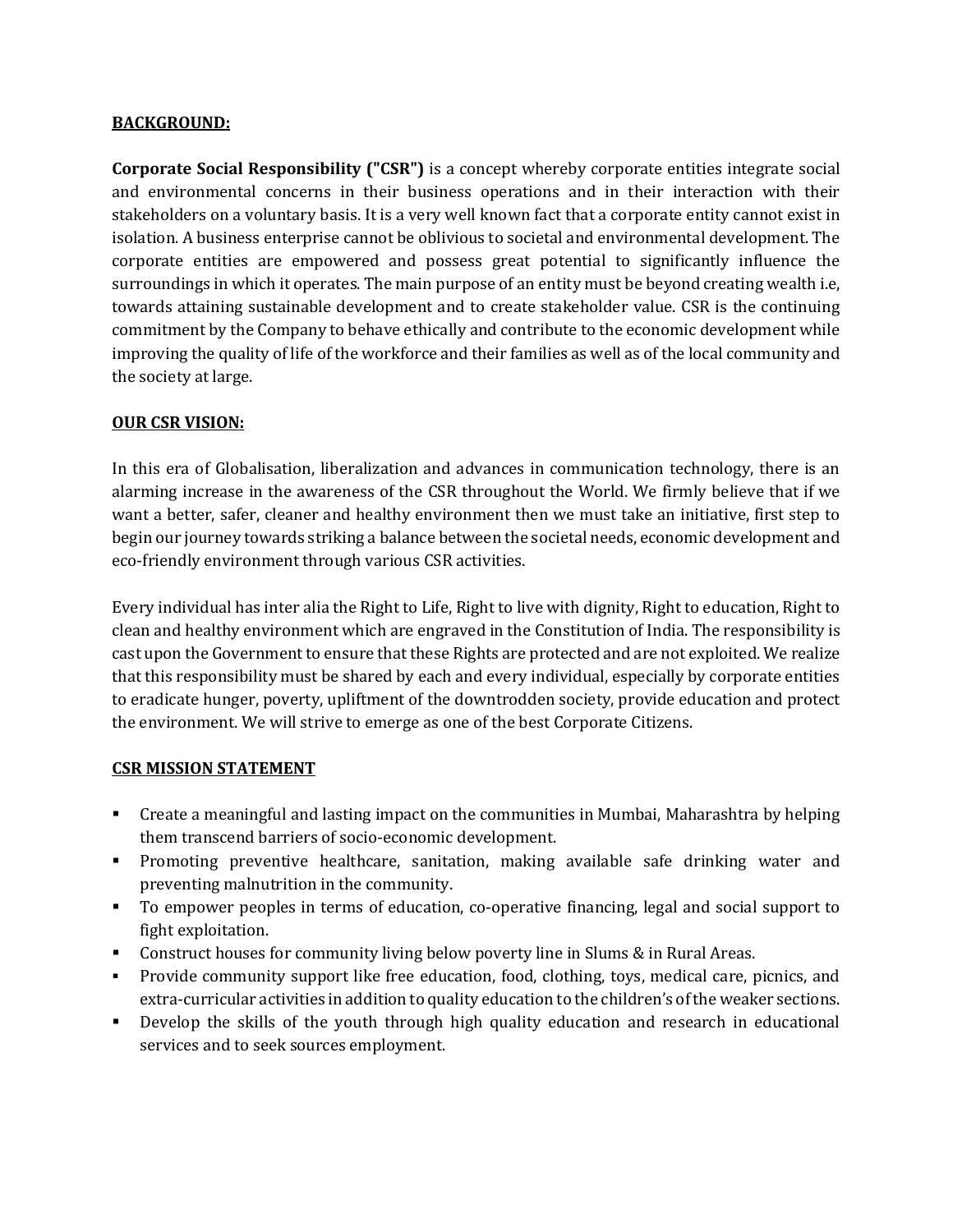- Finding sustainable solutions for natural resources, reducing adverse impacts on environment, reducing environment-risky pollutants/emissions as well as producing environment-friendly goods.
- At the entrepreneurship development level, promotion of small entrepreneurs in the field of IT/Solar/Telecom etc in the rural areas.
- Contribution to the Prime Minister's National Relief Fund or any other fund set up by the Central Government or the State Governments for socioeconomic development and relief and funds for the welfare of the Scheduled Castes, the Scheduled Tribes, other backward classes, minorities and women.
- Contribution to any other Fund of any registered trust or a registered society or a company established by the company or its holding or subsidiary or associate company under section 8 of the Act for the programs to be undertaken under CSR activities.
- Social business projects as may be prescribed.

# **CSR OBJECTIVES**

- The Company will undertake social projects in designated communities, in a focused manner, for maximum positive impact
- In consultation with the local community, the Company will design and effectively implement projects in areas such as healthcare, community development, education and skills development
- Make quality healthcare accessible and affordable for the underprivileged either directly or through designated intermediary vehicle.
- Develop and implement the education, water and sanitation, infrastructure development and elderly care projects for sustainable socio-economic development in the designated communities.
- Develop the skills of the youth by setting up educational institutions, improving infrastructure of the existing institutes, providing schools for students and promoting research in the educational services sector.
- Promote Solar awareness programs through various promotional, developmental and livelihood initiatives.
- To contribute towards the creation of an enterprise culture in our society.

# **Validity of CSR Policy**

The Board may amend the CSR policy as may be required from time to time.

# **CSR Programme Areas**

The Company will focus primarily on the following programmes: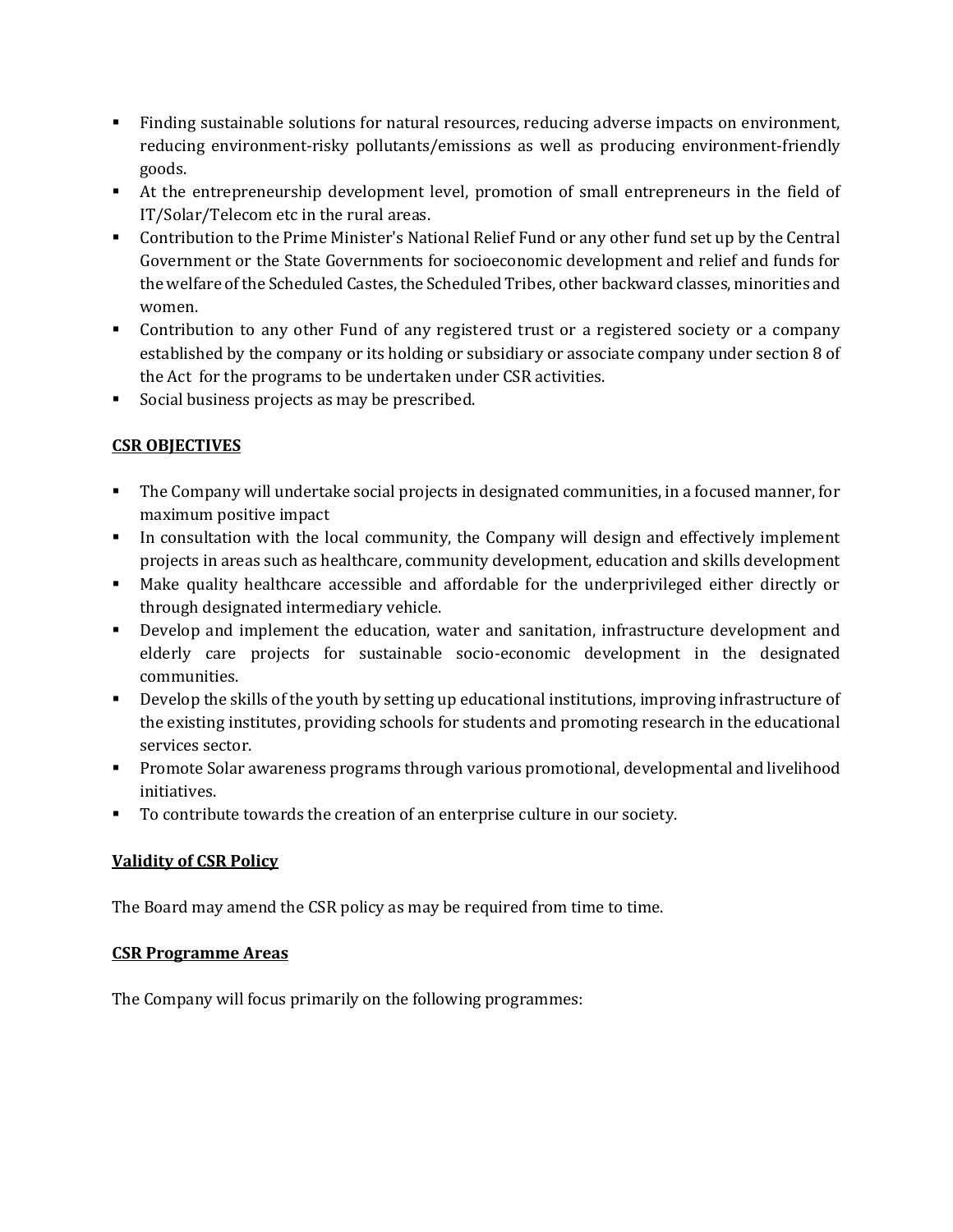## **A. Community Development**

The Company aims to create a meaningful and lasting impact on the communities proximate under-served areas by helping them transcend the barriers of socio-economic development.

A Model of Integrated Service will be established to improve the life of communities living in slum areas:

- **Sanitation and hygiene**
- **Preventing malnutrition in designated communities**
- **Promotion of healthy lifestyles**
- Access to drinking Water, clean environment.
- Developing infrastructure facilities like homes.
- Elderly care
- Education to children and women

The programme will bridge the gap by uniting the Governmental Efforts with the Industry and Peoples Participation.

## **B. Healthcare**

The Company intends to touch the lives of the people by reaching out to people from every walk of life to help them stay healthy and educated. The objective is to promote education and wellness and not treatment.

In line with this, under its CSR focus, the company will aim to promote health and education of the children's living in slum areas. The Company will perform the following activities:

 Promote public healthcare activities including preventive and promotive healthcare through medical treatment & awareness campaigns on basic healthcare.

The Company will not spend any amount directly on healthcare activities, whatever CSR expenditures will be made on Healthcare activities as stated above, shall be made through any permitted vehicle as specified under Companies Act, 2013 and related rules issued thereon.

## **C. Education and Skills Development**

To work on several educational initiatives to provide quality education, training, skill enhancement for improving the quality of living and livelihood. Initiatives are aimed at:

- **Promoting primary and secondary education**
- Enabling higher education through merit cum means scholarships, including for differently abled across the country.
- Using sports as a tool for development of students in both urban and rural settings.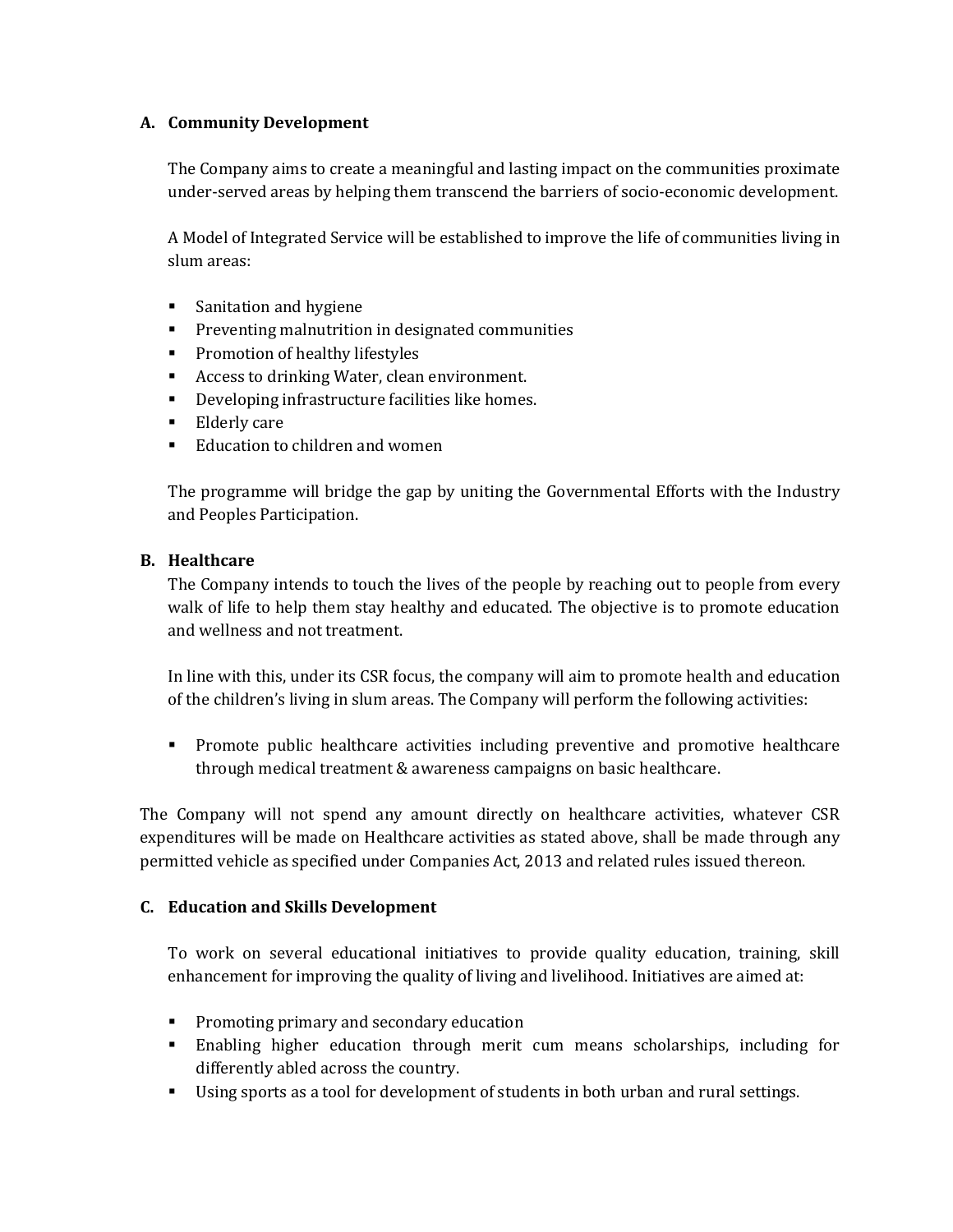- Promoting higher education including setting up and supporting universities
- Skill development and vocational training

### **D. Environment**

To enable enhanced livelihood and quality of life, promote environment sustainability through various initiatives for:

- **Ecological sustainability**
- **•** Promoting biodiversity
- **Conservation of natural resources**
- Maintaining quality of soil, air and water
- **Promoting renewable energy**
- Developing gardens and river fronts

#### **E. Entrepreneurship**

Company aims to hold entrepreneurship workshops by tie up with financial institutions to provide training, create financial and business templates, to link the entrepreneurs to the first generation entrepreneurs and to provide them the required Information.

#### **F. Socio Economic Development**

Company intends to contribute funds towards socio economic development of SC, ST, minorities and women.

## **G. Other Initiatives**

To undertake other need based initiatives in compliance with Schedule VII of the Companies Act, 2013.

#### **CSR Budget**

The Board of Company shall ensure that in each financial year, the Company spends at least 2% of the average net profit made during the immediate three preceding financial years towards CSR Activities;

In case of any surplus arising out of the CSR Projects the same shall not form part of business profits of the Company;

The Company may collaborate or pool resources with other Companies (its subsidiary companies) to undertake CSR Activities.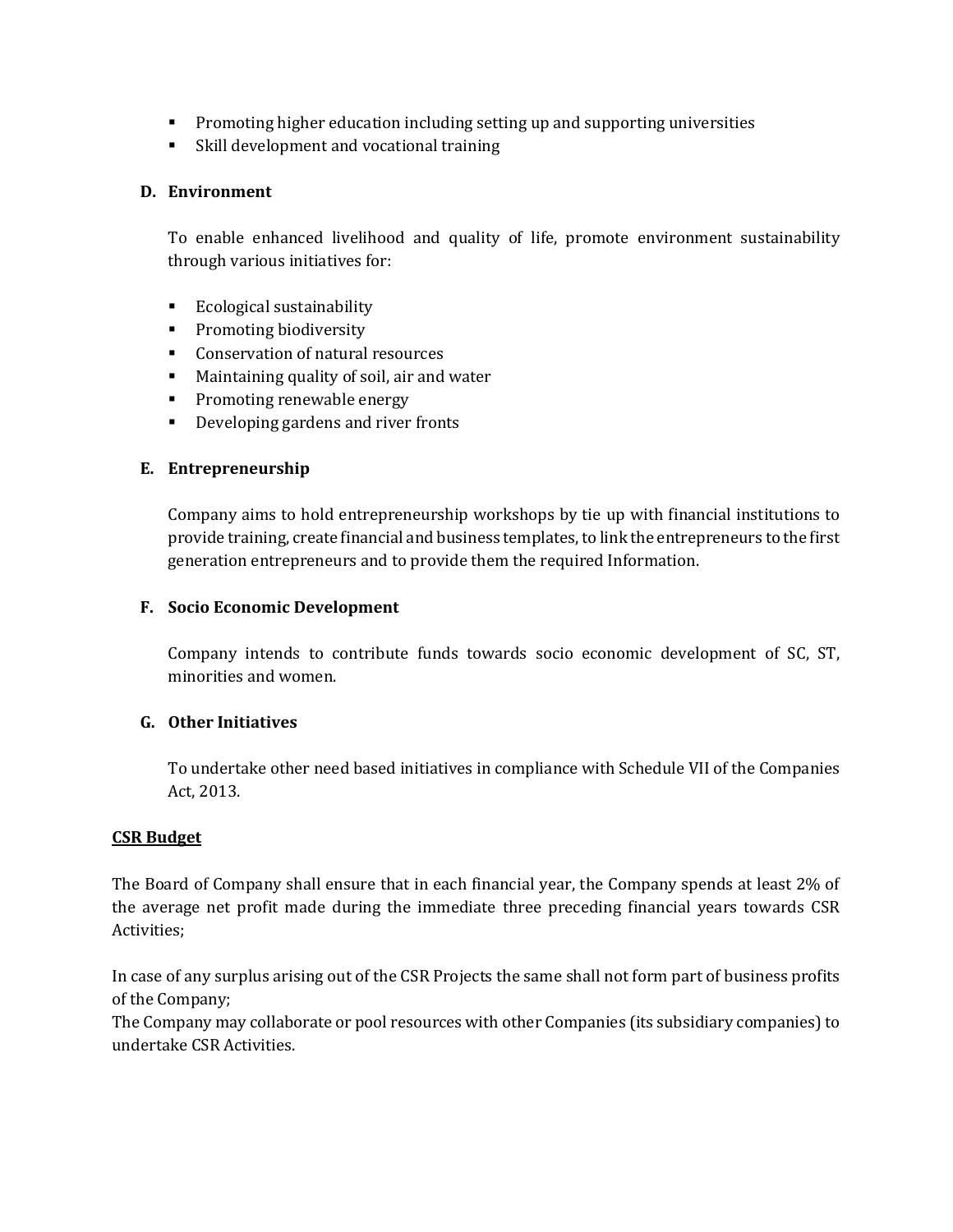## **CSR Implementation**

- The CSR projects will be implemented in a time-bound manner with clear objectives, plan, targets and robust monitoring and evaluation mechanisms.
- The Company will follow the Direct engagement strategy to undertake the CSR projects thatare aligned to the Policy. This Policy builds on the learning's and good practices of the CSR projects initiated by the Company.
- The Company will enter into partnerships with the government, not for profit organizations, business partners and communities to create multiplier effect of its social projects.
- The Company has set up dedicated teams for implementation of CSR projects. The mode of implementation will include a combination of direct implementation and implementation through any trust/society or Section 8 Company.
- The Company may decide to undertake its CSR activities approved by the CSR Committee, through a registered trust or a registered society or a company established under Section 8 of the Act by the company, either singly or along with its holding or subsidiary or associate company, or along with any other company or holding or subsidiary or associate company of such other company' or otherwise.
- In case, such trust, society or company is not established by the company either singly or along with its holding or subsidiary or associate company, or along with any other Company or holding or subsidiary or associate Company of such other Company, it shall have an established track record of three years in undertaking similar programs. The Company will select its partners after appropriate due diligence.
- The Company will use services of expert agencies, consultancy firms etc. wherever required for carrying out baseline surveys, guidance on project design and implementation, thirdparty monitoring and evaluations, impact assessment surveys etc.
- The teams responsible for implementing various CSR projects are mentioned in the section on the Governance Structure of the Policy.
- The heads of the respective teams managing CSR projects will be authorised to sign Memorandums of Understanding (MOUs)/Agreements with the implementing partners after taking required approvals.

# **Roles and responsibilites**

# **A. The Board**

The Board of Directors of the Company will be responsible for:

- Approval of the CSR Policy of the Company
- Ensuring that the social projects included in the Policy are undertaken by the Company
- Ensuring that the Company spends, in every financial year, at least 2% of the average net profits of the Company made during the three immediately preceding financial years in pursuance of the Policy
- Ensuring that the Company gives preference to the local areas around its operations for spending the amount earmarked for CSR projects